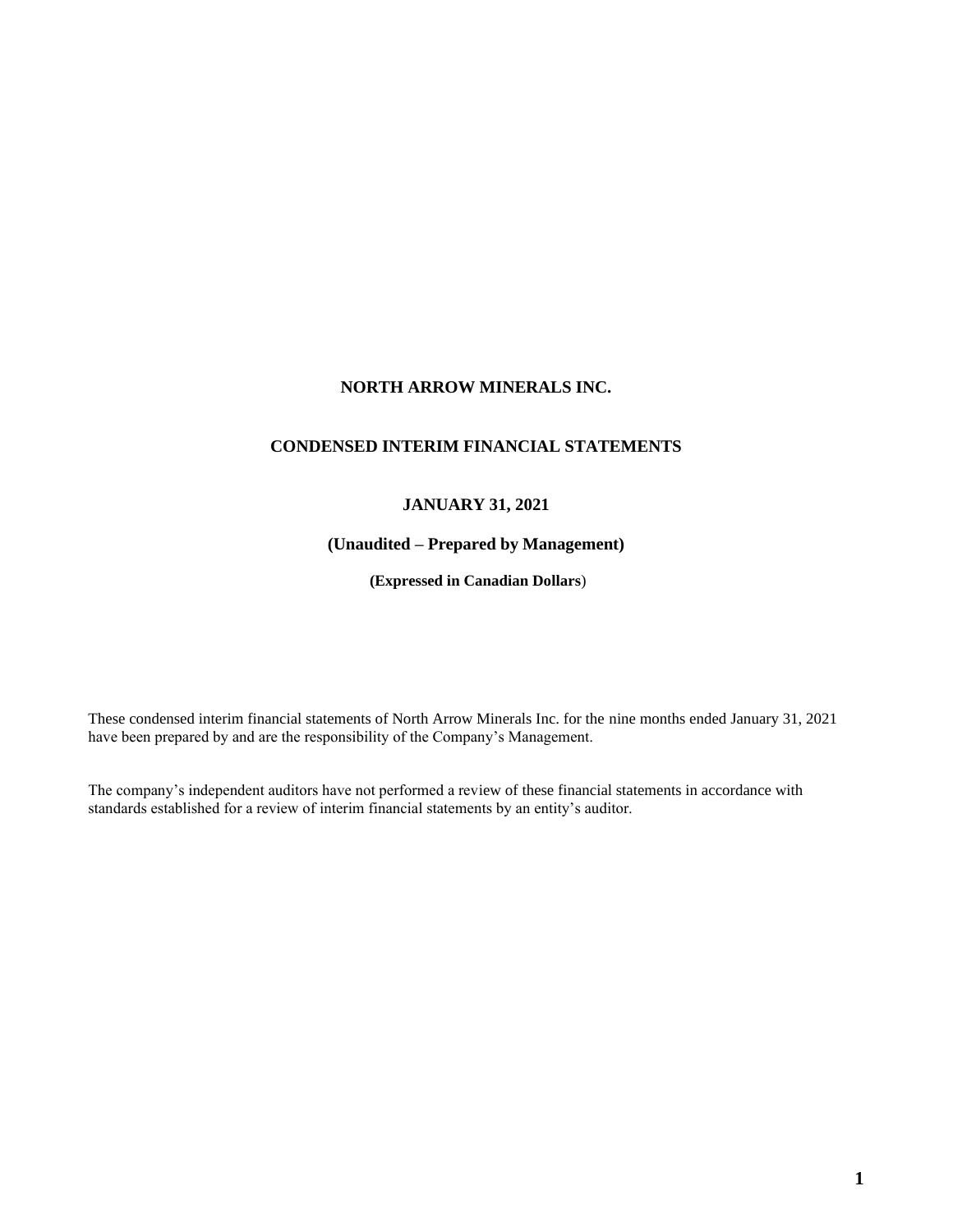# **NORTH ARROW MINERALS INC. CONDENSED INTERIM STATEMENT OF FINANCIAL POSITION As at January 31, 2021 (Unaudited – Prepared by Management) (Expressed in Canadian Dollars)**

|                                                          | <b>January 31, 2021</b> | April 30, 2020   |
|----------------------------------------------------------|-------------------------|------------------|
| <b>ASSETS</b>                                            |                         |                  |
| <b>Current</b>                                           |                         |                  |
| Cash                                                     | \$<br>234,993           | \$<br>579,550    |
| Receivables (Note 5)                                     | 2,819                   | 19,818           |
| Marketable securities (Note 4)                           | 22,500                  | 71,917           |
| Prepaid expenses                                         | 33,391                  | 33,391           |
|                                                          | 293,703                 | 704,676          |
| <b>Equipment</b> (Note 6)                                | 41,320                  | 52,815           |
| <b>Right-of-use assets (Note 7)</b>                      | 4,465                   | 58,171           |
| <b>Exploration and evaluation assets (Note 8)</b>        | 19,185,688              | 19,155,200       |
|                                                          | \$<br>19,525,176        | \$<br>19,970,862 |
| <b>LIABILITIES</b>                                       |                         |                  |
| <b>Current</b>                                           |                         |                  |
| Accounts payable and accrued liabilities (Note 9 and 12) | \$<br>397,279           | \$<br>386,556    |
| Bank line of credit (Note 10)                            | 40,000                  | 40,000           |
| Current portion of lease liabilities (Note 7)            | 3,186                   | 50,544           |
|                                                          | 440,465                 | 477,100          |
| Lease liabilities (Note 7)                               | 1,740                   | 4,164            |
| <b>SHAREHOLDERS' EQUITY</b>                              |                         |                  |
| Capital stock (Note 11)                                  | 37,147,321              | 37, 147, 321     |
| Share-based payment reserve (Note 11)                    | 5,335,869               | 5,300,452        |
|                                                          | (23, 400, 219)          | (22,958,175)     |
| Deficit                                                  |                         | 19,489,598       |
|                                                          | 19,082,971              |                  |

*"D. Grenville Thomas"* Director *"Blair Murdoch"* Director

The accompanying notes are an integral part of these financial statements.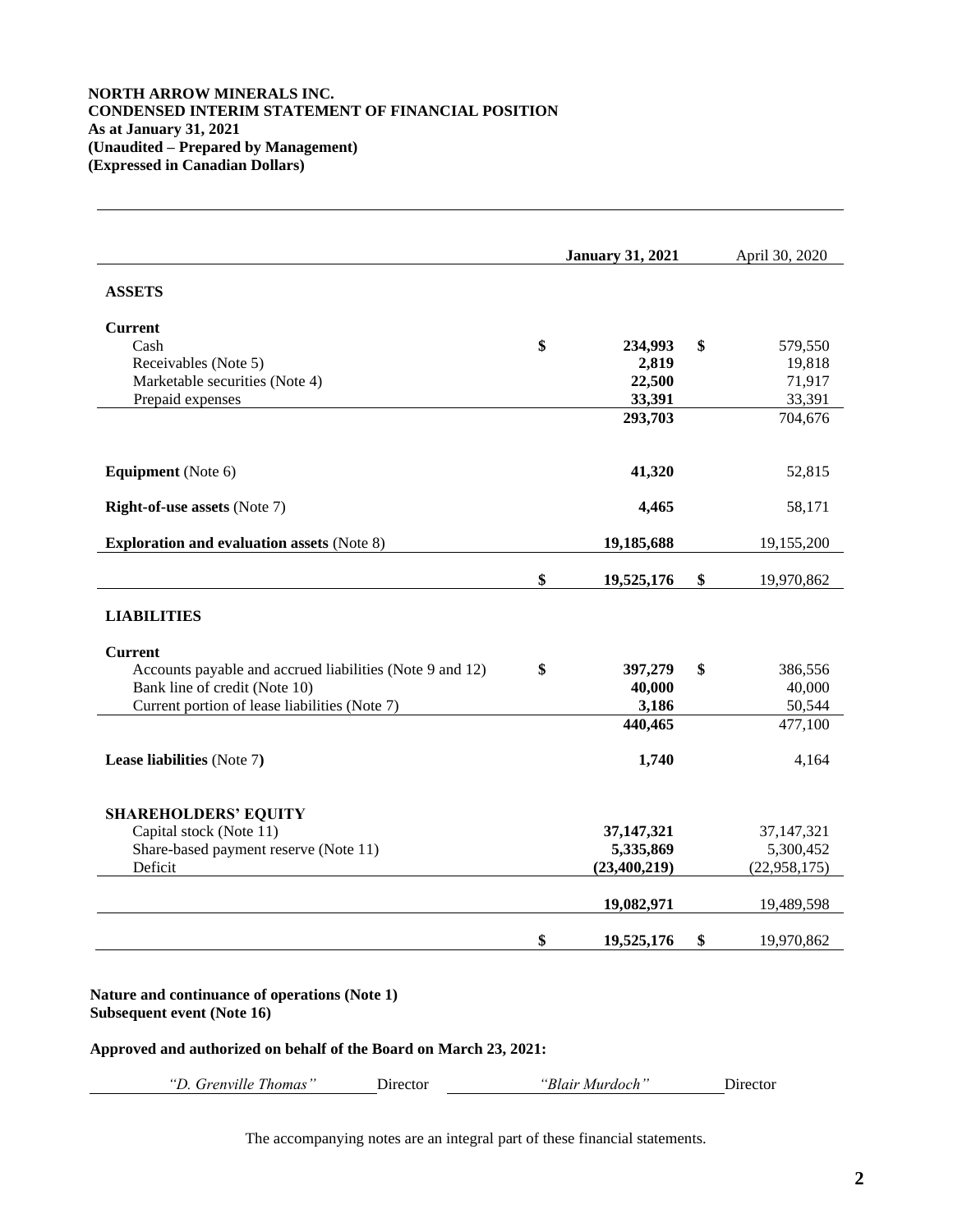# **NORTH ARROW MINERALS INC. CONDENSED INTERIM STATEMENTS OF LOSS AND COMPREHENSIVE LOSS For the Three and Nine Months Ended January 31, 2021 (Unaudited – Prepared by Management)**

**(Expressed in Canadian Dollars)**

|                                             | <b>Three Months</b><br><b>Three Months</b><br>January 31,<br>January 31,<br>2021<br>2020 |    | <b>Nine</b><br><b>Months</b><br>January 31, |                  | Nine<br>Months<br>January 31, |             |
|---------------------------------------------|------------------------------------------------------------------------------------------|----|---------------------------------------------|------------------|-------------------------------|-------------|
|                                             |                                                                                          |    |                                             | 2021             |                               | 2020        |
| Advertising, promotion and travel           | \$<br>11,632                                                                             | \$ | 23,003                                      | \$<br>20,329     | \$                            | 45,828      |
| Consulting (Note 12)                        | 2,250                                                                                    |    | 4,500                                       | 6,855            |                               | 14,760      |
| Depreciation                                | 22,482                                                                                   |    | 22,325                                      | 67,288           |                               | 66,971      |
| Office, miscellaneous and rent (Note 12)    | 17,212                                                                                   |    | 16,212                                      | 41,418           |                               | 60,594      |
| Professional fees                           | 2,943                                                                                    |    | 338                                         | 8,643            |                               | 4,227       |
| Property investigation costs                | 22,468                                                                                   |    | 2,776                                       | 75,374           |                               | 18,765      |
| Regulatory and filing fees                  | 1,055                                                                                    |    | 3,395                                       | 4,796            |                               | 8,411       |
| Salaries and benefits (Note 12)             | 96,641                                                                                   |    | 114,277                                     | 268,455          |                               | 284,069     |
| Share-based compensation (Note 11)          | 10,873                                                                                   |    | 67,419                                      | 35,417           |                               | 123,603     |
|                                             | (187, 556)                                                                               |    | (254, 245)                                  | (528, 575)       |                               | (627, 228)  |
|                                             |                                                                                          |    |                                             |                  |                               |             |
| Interest, foreign exchange and other income | 97                                                                                       |    | 3,011                                       | 564              |                               | 6,310       |
| Gain (loss) on marketable securities        | 4,489                                                                                    |    | (7.000)                                     | 85,967           |                               | 13,289      |
|                                             | 4,586                                                                                    |    | (3,989)                                     | 86,531           |                               | 19,599      |
|                                             |                                                                                          |    |                                             |                  |                               |             |
| Net and comprehensive loss                  | \$<br>(182, 970)                                                                         | \$ | (258, 234)                                  | \$<br>(442, 044) | \$                            | (607, 629)  |
| Basic and diluted loss per share            | \$<br>(0.00)                                                                             | \$ | (0.00)                                      | \$<br>(0.00)     | \$                            | (0.01)      |
| Weighted average number of common<br>shares | 110,676,744                                                                              |    | 110,676,744                                 | 110,676,744      |                               | 104,643,778 |

The accompanying notes are an integral part of these financial statements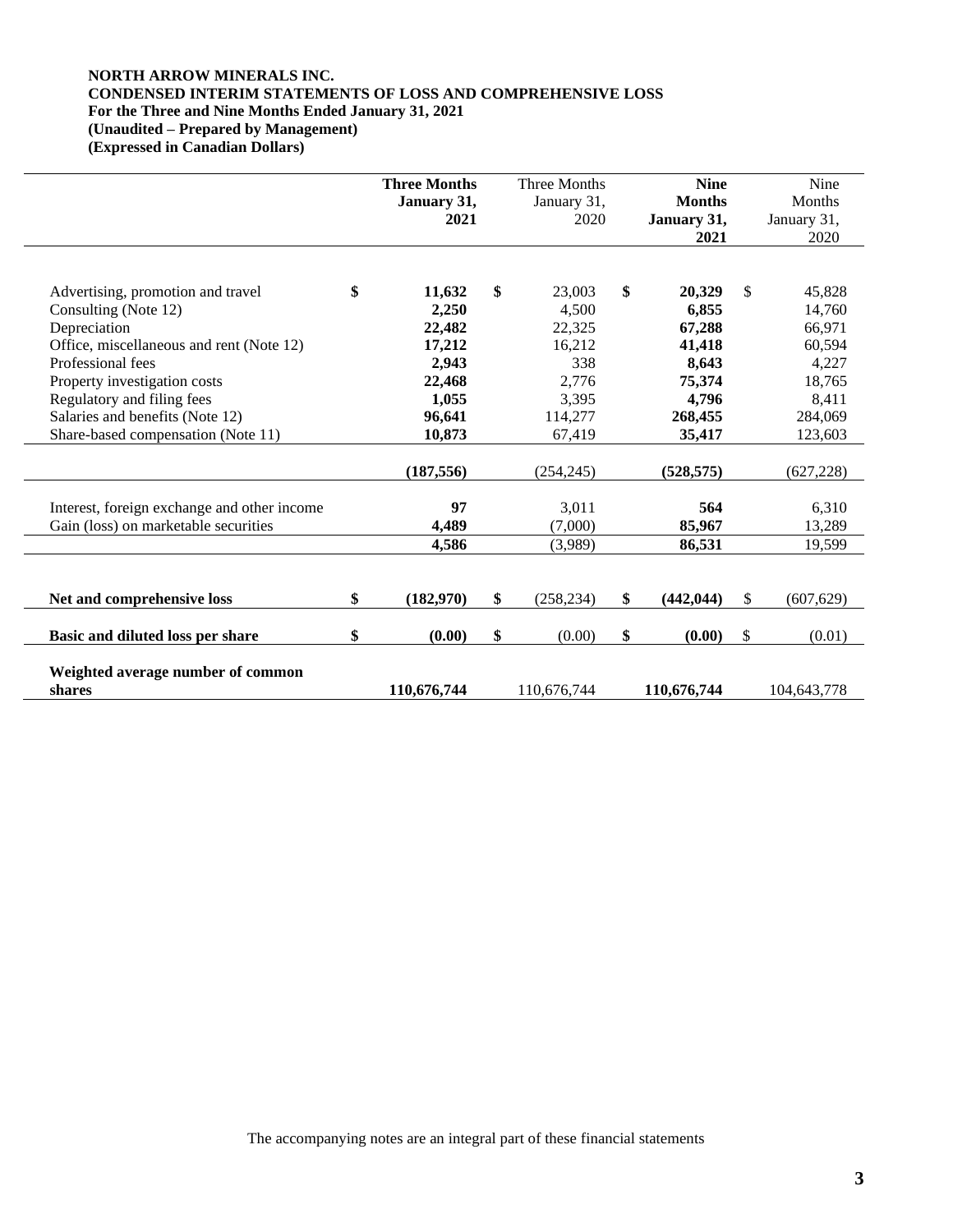# **NORTH ARROW MINERALS INC. CONDENSED INTERIM STATEMENTS OF CASH FLOWS For the Nine Months Ended January 31, 2021 (Unaudited – Prepared by Management) (Expressed in Canadian Dollars)**

|                                                                    | <b>January 31, 2021</b> | January 31, 2020 |
|--------------------------------------------------------------------|-------------------------|------------------|
| <b>CASH FLOWS FROM OPERATING ACTIVITIES</b>                        |                         |                  |
| Loss for the period                                                | \$<br>(442, 044)        | \$<br>(607, 629) |
| Items not involving cash:                                          |                         |                  |
| Depreciation                                                       | 67,288                  | 66,971           |
| Share-based compensation                                           | 35,417                  | 123,603          |
| Loss (gain) on marketable securities                               | (85,967)                | (13,289)         |
| Finance cost                                                       | 3,909                   | 3,750            |
| Changes in non-cash working capital items:                         |                         |                  |
| Receivables                                                        | 16,999                  | (5,805)          |
| Prepaid expenses                                                   |                         | (25, 925)        |
| Accounts payable and accrued liabilities                           | 20,627                  | (36,501)         |
|                                                                    | (383,771)               | (494, 825)       |
| Proceeds on sale of marketable securities<br>Purchase of equipment | 135,384<br>(2,087)      | 70,581           |
|                                                                    | 92,905                  | (389,063)        |
| <b>CASH FLOWS FROM FINANCING ACTIVITIES</b>                        |                         |                  |
| Proceeds from a private placement                                  |                         | 1,253,300        |
| Share issuance costs                                               |                         | (24, 464)        |
| Repayment of lease liabilities                                     | (53, 691)               | (60, 053)        |
|                                                                    | (53, 691)               | 1,168,783        |
| Change in cash                                                     | (344, 557)              | 284,895          |
| Cash, beginning of the year                                        | 579,550                 | 509,085          |
| Cash, end of the period                                            | \$<br>234,993           | \$<br>793,980    |

**Supplemental disclosure with respect to cash flows (Note 13)**

The accompanying notes are an integral part of these financial statements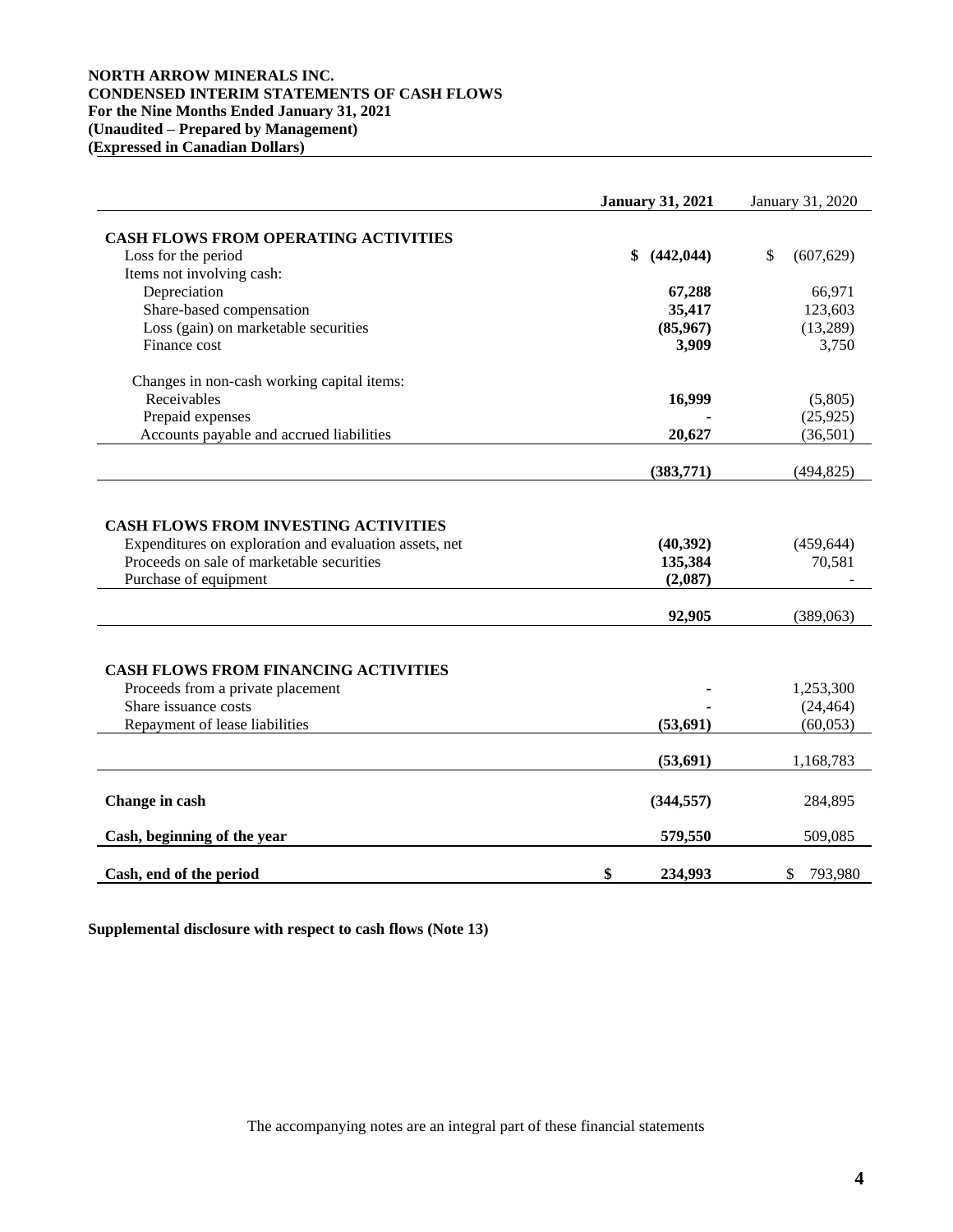# **NORTH ARROW MINERALS INC. CONDENSED INTERIM STATEMENTS OF CHANGES IN EQUITY (Unaudited – Prepared by Management) (Expressed in Canadian Dollars)**

|                                                                                            | Number of<br><b>Shares</b> | <b>Capital Stock</b>      | <b>Share-based</b><br>payment<br>reserve | <b>Deficit</b>               | <b>Total</b>                                       |
|--------------------------------------------------------------------------------------------|----------------------------|---------------------------|------------------------------------------|------------------------------|----------------------------------------------------|
| Balance, April 30, 2019<br>Share-based compensation<br>Net loss<br>Private placement - net | 92,772,458<br>17,904,286   | \$36,097,528<br>1,049,793 | \$4,972,654<br>123,603<br>179,043        | \$(22,087,284)<br>(607, 629) | \$18,982,898<br>123,603<br>(607, 629)<br>1,228,836 |
| Balance, January 31, 2020                                                                  | 110,676,744                | \$37,147,321              | \$5,275,300                              | \$(22,694,913)               | \$19,727,708                                       |
| Balance, April 30, 2020<br>Share-based compensation<br><b>Net loss</b>                     | 110,676,744                | \$37,147,321              | \$5,300,452<br>35,417                    | \$(22,958,175)<br>(442, 044) | \$19,489,598<br>35,417<br>(442, 044)               |
| Balance, January 31, 2021                                                                  | 110,676,744                | \$37,147,321              | \$5,335,869                              | \$ (23,400,219)              | \$19,082,971                                       |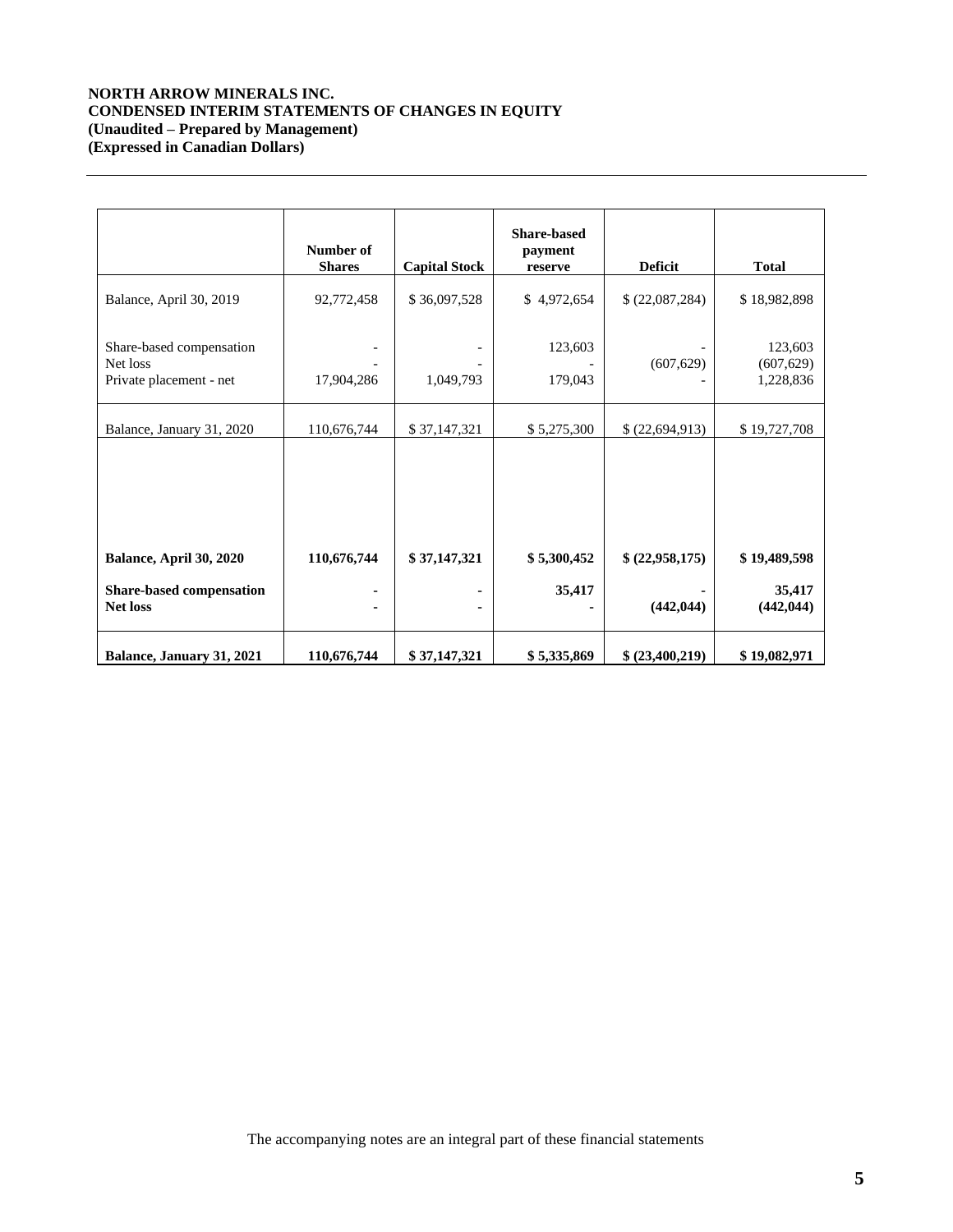# **1. NATURE AND CONTINUANCE OF OPERATIONS**

North Arrow Minerals Inc. (the "Company") is incorporated federally under the laws of the Canada Business Corporations Act ("CBCA").

The financial statements of the Company are presented in Canadian dollars, which is the functional currency of the Company. The Company trades on the TSX Venture Exchange (TSXV – NAR) and its registered office address is Ste. #960-789 West Pender Street, Vancouver, BC, Canada V6C 1H2.

The Company's principal business activity is the acquisition and exploration of exploration and evaluation assets. To date, the Company has not generated significant revenues from operations and is considered to be in the exploration stage.

These financial statements have been prepared on a going concern basis which assumes the Company will be able to realize its assets and discharge its liabilities in the normal course of business for the foreseeable future. At January 31, 2021, the Company had an accumulated deficit of \$23,400,219 (April 30, 2020 - \$22,958,175), incurred ongoing losses and has no source of recurring revenue. These material uncertainties may cast significant doubt upon the Company's ability to continue as a going concern. These financial statements do not reflect the adjustments to the carrying values of assets and liabilities, the reported amounts of expenses and the classification of statement of financial position items if the going concern assumption was inappropriate. These adjustments could be material.

The Company's continuation as a going concern is dependent on the successful results from its mineral property exploration activities, its ability to reduce or defer discretionary expenditures and its continued ability to raise equity capital or borrowings sufficient to meet current and future obligations.

In March 2020 the World Health Organization declared coronavirus COVID-19 a global pandemic. This contagious disease outbreak, which has continued to spread, and any related adverse public health developments, has adversely affected workforces, economies, and financial markets globally, potentially leading to an economic downturn. It is not possible for the Company to predict the duration or magnitude of the adverse results of the outbreak and its effects on the Company's business or results of operations at this time.

# **2. BASIS OF PRESENTATION**

#### **a) Statement of compliance**

These financial statements have been prepared in accordance with International Financial Reporting Standards ("IFRS") as issued by the International Accounting Standards Board ("IASB") and interpretations of the International Financial Reporting Interpretations Committee ("IFRIC") and specifically with IAS 34, Interim Financial Reporting. The accounting policies applied in preparation of these financial statements are consistent with those applied and disclosed in the Company's financial statements for the year ended April 30, 2020. These financial statements are presented in Canadian dollars unless otherwise noted.

#### **b) Historical cost**

These financial statements have been prepared on a historical cost basis except for certain financial instruments measured at fair value.

#### **c) Significant accounting judgments, estimates and assumptions**

The preparation of financial statements in conformity with IFRS requires management to make certain estimates, judgments and assumptions that affect the reported amounts of assets and liabilities at the date of the financial statements and the reported revenues and expenses during this period.

Although management uses historical experiences and its best knowledge of the amount, events or actions to form the basis for judgments and estimates, actual results may differ from these estimates.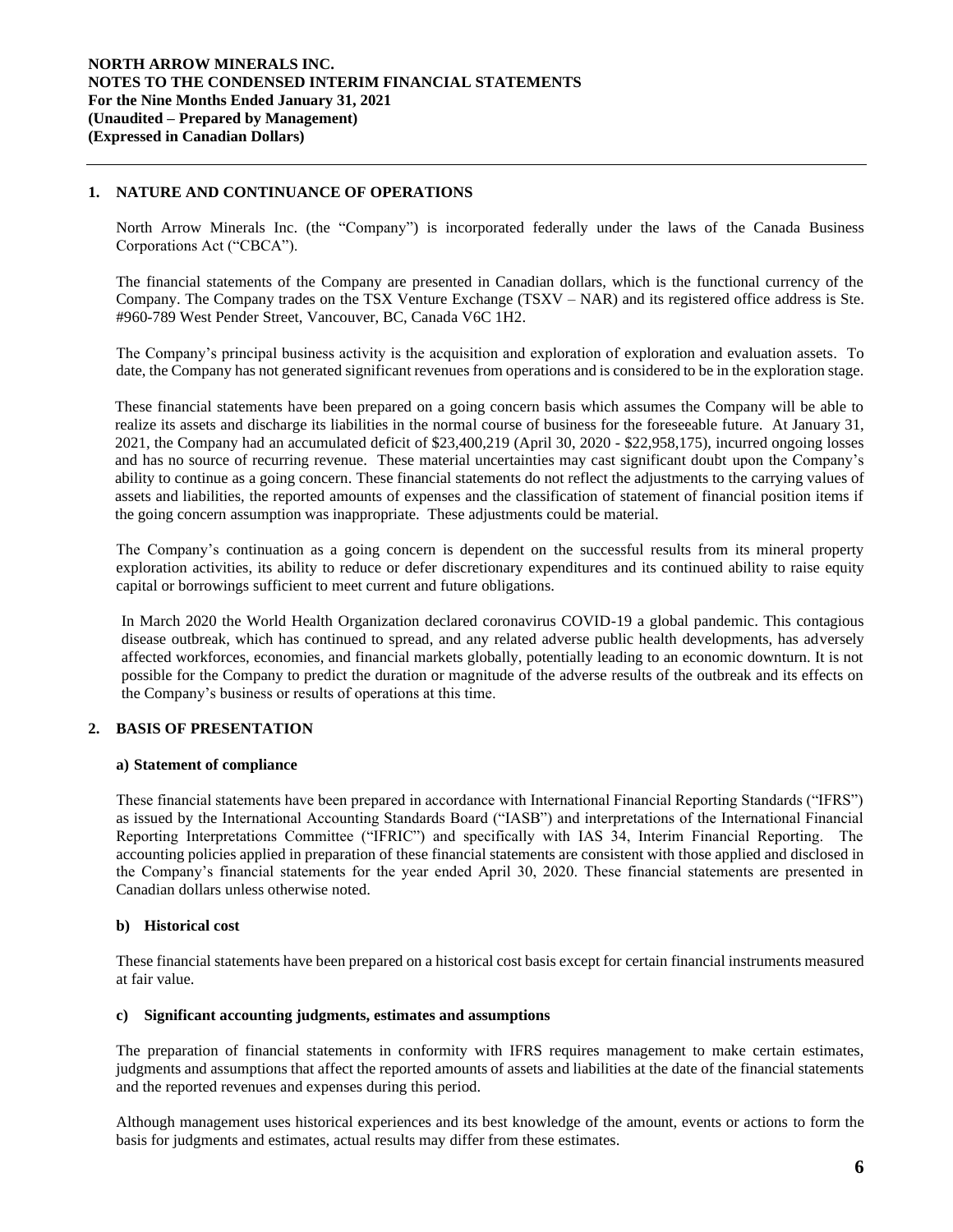## **2. BASIS OF PRESENTATION – continued**

#### **c) Significant accounting judgments, estimates and assumptions** *-* **continued**

The most significant accounts that require estimates as the basis for determining the stated amounts include the recoverability of exploration and evaluation assets and the valuations for share-based payments, marketable securities, deferred premiums, deferred tax amounts, right-of-use assets and lease liabilities.

Critical judgments exercised in applying accounting policies that have the most significant effect on the amounts recognized in the financial statements are as follows:

- (i) Economic recoverability and probability of future benefits of exploration and evaluation costs*.*  Management has determined that exploration, evaluation and related costs incurred which were capitalized may have future economic benefits and may be economically recoverable. Management uses several criteria in its assessments of economic recoverability and probability of future economic benefits including geologic and other technical information, history of conversion of mineral deposits with similar characteristics to its own properties to proven and probable mineral reserves, the quality and capacity of existing infrastructure facilities, evaluation of permitting and environmental issues and local support for the project.
- (ii) Valuation of share-based payments and warrants recorded as marketable securities The Company uses the Black-Scholes Option Pricing Model for valuation of share-based payments and warrants recorded as marketable securities. Option pricing models require the input of subjective assumptions including expected price volatility, interest rates and forfeiture rate. Changes in the input assumptions can materially affect the fair value estimate and Company's earnings and equity reserves.
- (iii) Income taxes

In assessing the probability of realizing income tax assets, management makes estimates related to expectations of future taxable income, applicable tax opportunities, expected timing of reversals of existing temporary differences and the likelihood that tax positions taken will be sustained upon examination by applicable tax authorities. In making its assessments, management gives additional weight to positive and negative evidence that can be objectively verified.

- iv) Valuation of deferred premiums and flow-through shares On issuance the Company bifurcates the flow-through share into a flow-through share premium liability based on the estimated premium the investor pays for the flow through share and share capital. When qualifying expenses are incurred the Company derecognizes the liability and the premium is recognized as other income.
- v) Valuation of marketable securities Marketable securities are valued at fair market value based on quoted prices in active markets. Changes in market prices can materially affect the fair value estimate and the Company's earnings.
- vi) Valuation of right-of-use assets and related lease liabilities

Lease liabilities are initially measured at the present value of the lease payments discounted using the Company's estimated incremental borrowing rate or the interest rate implicit in the lease. Lease payments are allocated between the lease liability and the finance cost. The finance cost is charged to profit or loss using the effective interest method.

The right-of-use assets are initially measured at the cost or corresponding lease liability plus direct costs. They are subsequently measured at cost less depreciation and any impairment losses. Right-of-use assets are depreciated over the shorter of the asset's useful life and the lease term on a straight-line basis.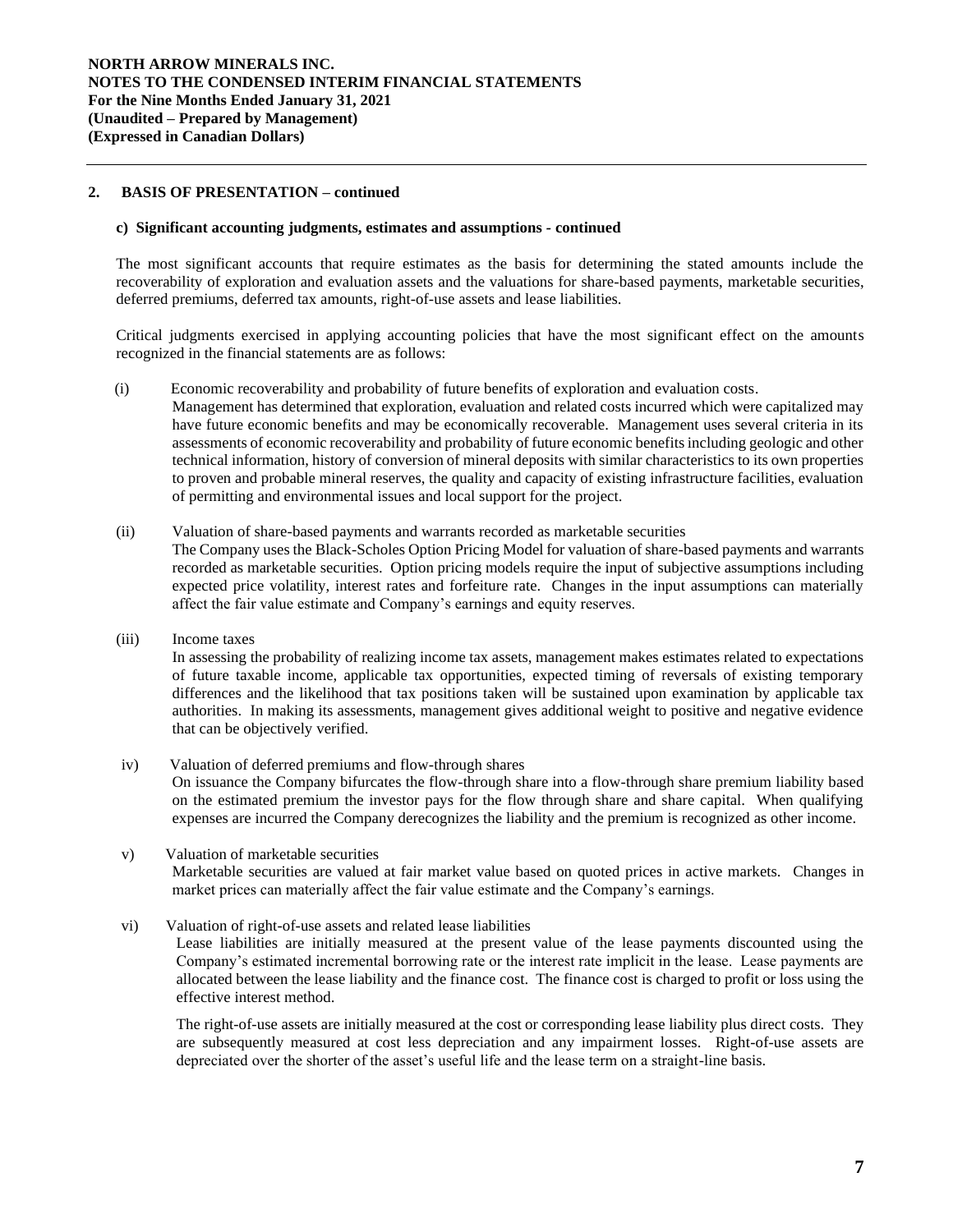#### **2. BASIS OF PRESENTATION - continued**

#### **d) New accounting pronouncements**

- i) The IASB has issued several new standards and amendments which have been adopted by the Company. Each of the new standards is effective for annual periods beginning on or after January 1, 2020. The adoption of the standards and amendments did not have a material effect on the financial statements.
- ii) Certain pronouncements were issued by the IASB or IFRIC but are not yet effective as at May 1, 2020. The Company intends to adopt these standards and interpretations when they become effective.

### **3. FINANCIAL INSTRUMENTS AND RISK MANAGEMENT**

Financial instruments measured at fair value are classified into one of three levels in the fair value hierarchy according to the relative reliability of the inputs used to estimate the fair values. The three levels of the fair value hierarchy are:

- Level 1 Unadjusted quoted prices in active markets for identical assets or liabilities;
- Level 2 Inputs other than quoted prices that are observable for the asset or liability either directly or indirectly; and Level 3 – Inputs that are not based on observable market data.
- 

The Company's financial instruments consist of cash, marketable securities, receivables, accounts payable and accrued liabilities, bank line of credit and lease liabilities. Cash is carried at fair value using a Level 1 fair value measurement. The carrying value of receivables, accounts payable and accrued liabilities and bank line of credit approximate their fair values due to their immediate or short-term maturity. Marketable securities consisting of common shares are recorded at fair value based on the quoted market prices in active markets at the reporting date, which is consistent with Level 1 of the fair value hierarchy**.** Marketable securities consisting of warrants are recorded at fair value based on a Black Scholes pricing model consistent with Level 3 of the fair value hierarchy.

The Company is exposed to a variety of financial risks by virtue of its activities, including credit risk, interest rate risk, liquidity risks, foreign currency risk, and equity market risk. The Company's objective with respect to risk management is to minimize potential adverse effects on the Company's financial performance. The Board of Directors provides direction and guidance to management with respect to risk management. Management is responsible for establishing controls and procedures to ensure that financial risks are mitigated to acceptable levels.

#### Credit risk

Credit risk is the risk of financial loss to the Company if a counter-party to a financial instrument fails to meet its contractual obligations. The Company manages credit risk by investing its excess cash in short-term investments with investment grade ratings, issued by a Canadian chartered bank. The Company's receivables consist primarily of sales tax receivables due from the federal government and receivables from companies with which the Company has exploration agreements or options. The maximum exposure to credit risk at the reporting date is the carrying value of the Company's receivables and cash.

#### Interest rate risk

Interest rate risk is the risk that the fair value or future cash flows of a financial instrument will fluctuate because of changes in market interest rates. Financial assets and liabilities with variable interest rates expose the Company to interest rate risk with respect to its cash flow. It is management's opinion that the Company is not exposed to significant interest rate risk.

#### Liquidity risk

Liquidity risk is the risk that the Company will not be able to meet its obligations as they become due. The Company's ability to continue as a going concern is dependent on management's ability to raise the funds required through future equity financings, asset sales or exploration option agreements, or a combination thereof. The Company has no regular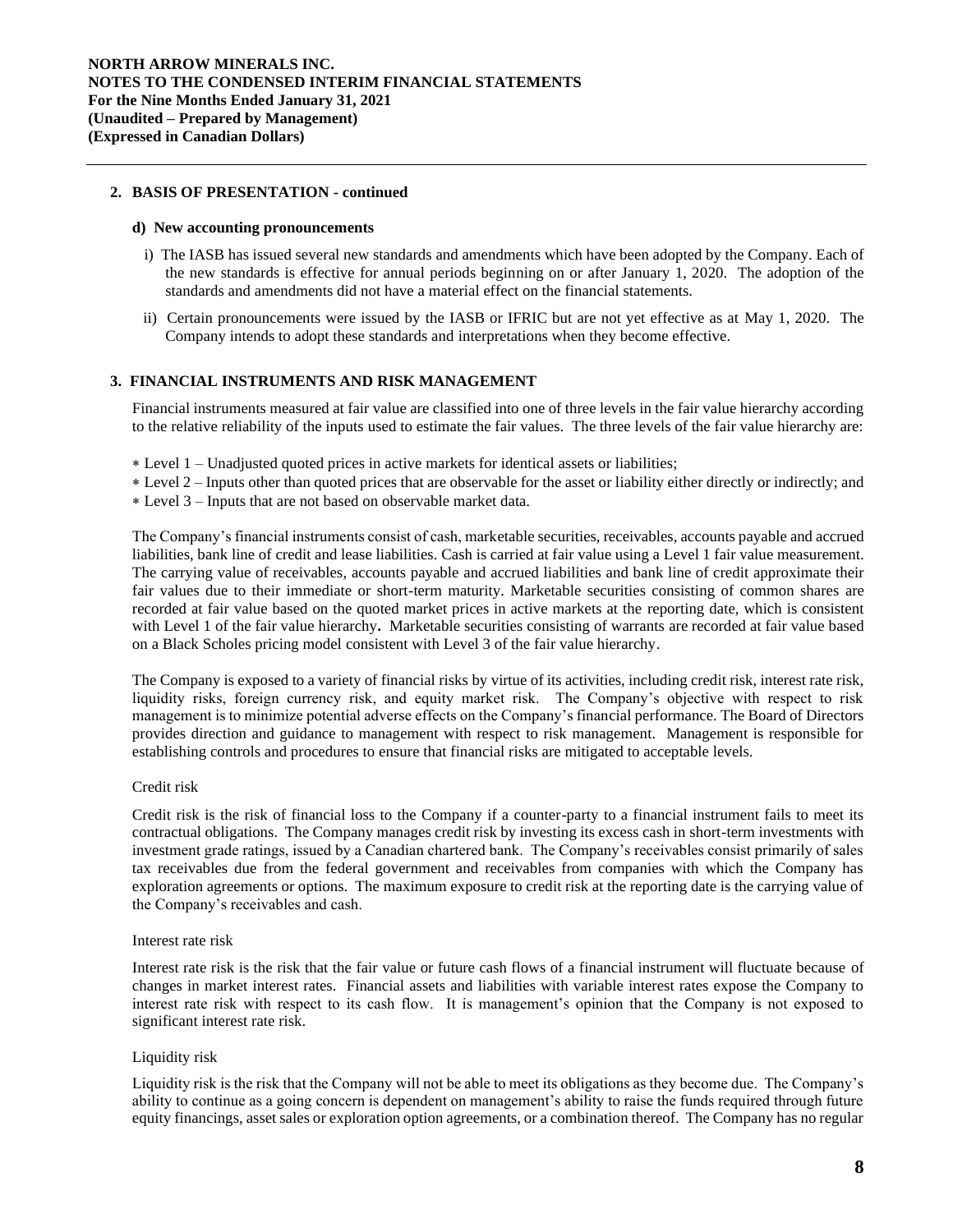## **3. FINANCIAL INSTRUMENTS AND RISK MANAGEMENT – continued**

#### Liquidity risk – continued

cash flow from its operating activities. The Company manages its liquidity risk by forecasting cash flow requirements for its planned exploration and corporate activities and anticipating investing and financing activities. Management and the Board of Directors are actively involved in the review, planning and approval of annual budgets and significant expenditures and commitments. Failure to realize additional funding could cast significant doubt on the Company's ability to continue as a going concern. As at January 31, 2021, the Company had cash of \$234,993 (April 30, 2020 - \$579,550) available to settle current liabilities of \$440,465 (April 30, 2020 - \$477,100). See Note 16 – Subsequent event.

#### Foreign currency risk

The Company's activities are within Canada and accordingly the Company is not subject to significant foreign currency risk.

#### Equity market risk

The Company is exposed to equity price risk arising from its marketable securities, which are classified as fair value through profit (loss). The Company plans to sell its marketable securities as market conditions permit, or as is required to finance the Company's operations from time-to-time.

#### **4. MARKETABLE SECURITIES**

|                                                                       | Cost      | <b>Unrealized</b><br>Gain (Loss)<br>on AFS<br><b>Securities</b> | Cost of<br><b>FVTPL</b><br><b>Securities</b><br><b>Sold</b> | Gain (Loss)<br>on FVTPL<br><b>Securities</b><br><b>Fair Valued</b> | <b>Fair Value</b> |
|-----------------------------------------------------------------------|-----------|-----------------------------------------------------------------|-------------------------------------------------------------|--------------------------------------------------------------------|-------------------|
| April 30,2019                                                         | \$379,012 | \$ (50,000)                                                     | \$(172,167)                                                 | \$ (29,345)                                                        | \$127,500         |
| Benchmark Metals Inc. -                                               |           |                                                                 |                                                             |                                                                    |                   |
| 58,333 shares                                                         |           |                                                                 | (61, 875)                                                   | 7,292                                                              | (54, 583)         |
| Dixie Gold Inc. $-200,000$                                            |           |                                                                 |                                                             |                                                                    |                   |
| shares                                                                |           |                                                                 |                                                             | 14,000                                                             | 14,000            |
| Metals<br>Corp.<br>Rover<br>$\overline{\phantom{0}}$                  |           |                                                                 |                                                             |                                                                    |                   |
| 500,000 shares                                                        |           |                                                                 |                                                             | (15,000)                                                           | (15,000)          |
| April 30,2020                                                         | 379,012   | (50,000)                                                        | (234, 042)                                                  | (23,053)                                                           | 71,917            |
| Benchmark Metals Inc. -<br>nil shares<br>Dixie Gold Inc. – nil shares |           |                                                                 | (58, 150)                                                   | 37,733                                                             | (20, 417)         |
|                                                                       |           |                                                                 | (44, 495)                                                   | 10,495                                                             | (34,000)          |
| <b>Metals</b><br>$Corp. -$<br>Rover<br>250,000 shares                 | ۰         |                                                                 | (18,750)                                                    | 23,750                                                             | 5,000             |
| <b>January 31, 2021</b>                                               | \$379,012 | \$(50,000)                                                      | \$(355,437)                                                 | \$48,925                                                           | \$22,500          |

### **5. RECEIVABLES**

|                                          | <b>January 31, 2021</b> | April 30, 2020  |
|------------------------------------------|-------------------------|-----------------|
| HST/GST receivables<br>Other receivables | 2,799<br>20             | 4,242<br>15,576 |
|                                          | 2,819                   | 19,818          |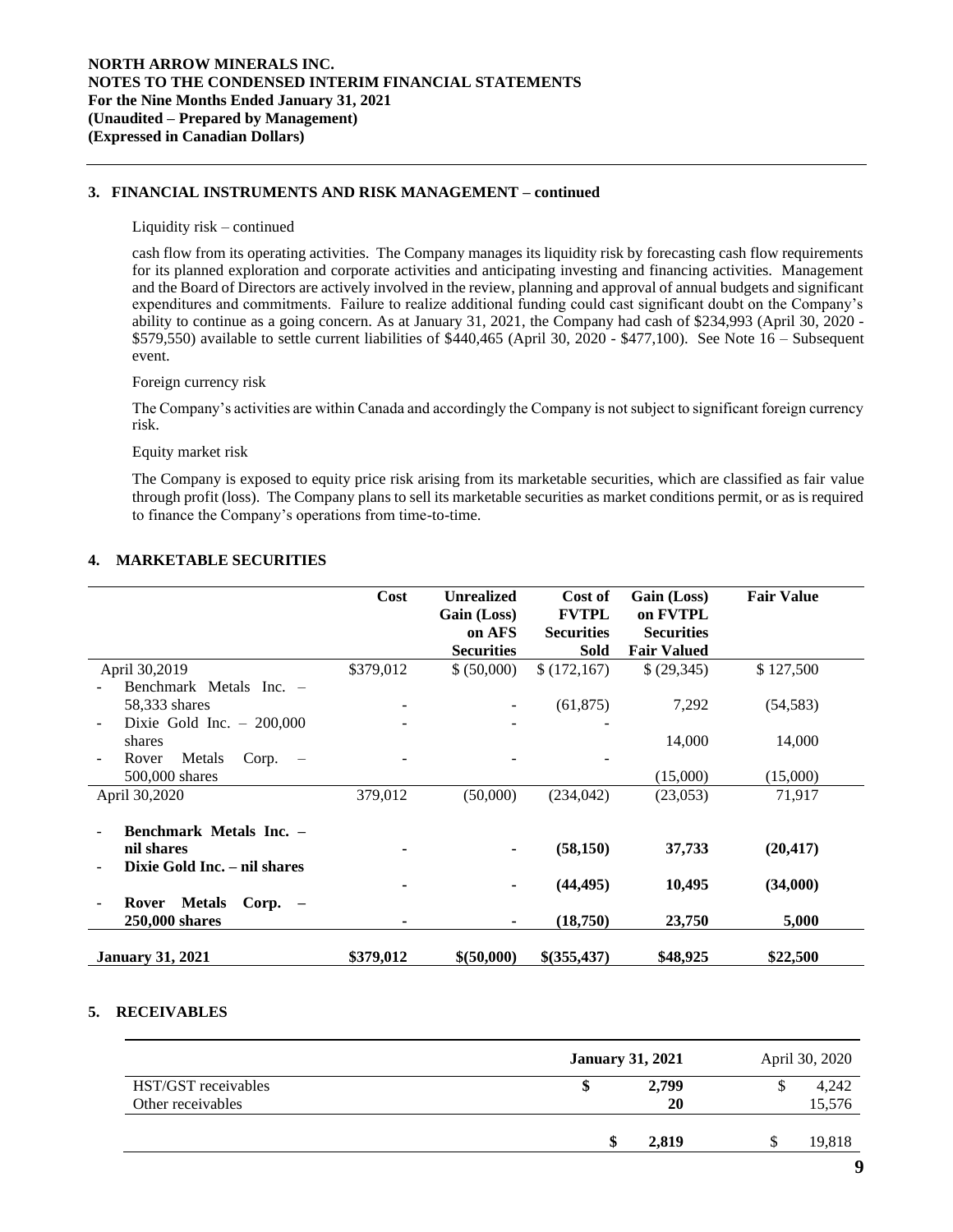# **6. EQUIPMENT**

|                                 | Office and computer | Field     |              |
|---------------------------------|---------------------|-----------|--------------|
|                                 | equipment           | equipment | <b>Total</b> |
|                                 |                     |           |              |
| Cost                            |                     |           |              |
| Balance, April 30, 2019         | \$69,614            | \$93,775  | \$163,389    |
| <b>Additions</b>                |                     |           |              |
| Balance, April 30, 2020         | 69,614              | 93,775    | 163,389      |
| <b>Additions</b>                | 2,087               |           | 2,087        |
| Balance, January 31, 2021       | \$71,701            | \$93,775  | \$165,476    |
|                                 |                     |           |              |
| <b>Accumulated Depreciation</b> |                     |           |              |
| Balance, April 30, 2019         | \$ 33,679           | \$59,204  | \$92,883     |
| <b>Additions</b>                | 10,777              | 6,914     | 17,691       |
| Balance, April 30, 2020         | 44,456              | 66,118    | 110,574      |
| <b>Additions</b>                | 8,398               | 5,184     | 13,582       |
| Balance, January 31, 2021       | \$52,854            | \$71,302  | \$124,156    |
|                                 |                     |           |              |
| <b>Net Book Value</b>           |                     |           |              |
| April 30,2020                   | \$25,158            | \$27,657  | \$52,815     |
| <b>January 31, 2021</b>         | \$18,847            | \$22,473  | \$41,320     |

# **7. RIGHT OF USE ASSETS AND LEASE LIABILITIES**

| <b>Right of use assets</b> | <b>January 31, 2021</b> | Year ended April |
|----------------------------|-------------------------|------------------|
|                            |                         | 30, 2020         |
| <b>Opening balance</b>     | 58,171                  | 129,778          |
| <b>Depreciation</b>        | (53,706)                | (71, 607)        |
|                            |                         |                  |
| <b>Ending Balance</b>      | 4,465                   | 58,171           |

| <b>Lease Liabilities</b> |    | <b>January 31, 2021</b> |    | Year ended April |
|--------------------------|----|-------------------------|----|------------------|
|                          |    |                         |    | 30, 2020         |
| <b>Opening balance</b>   | ⊅  | 54,708                  | S  | 129,778          |
| <b>Lease payments</b>    |    | (53,691)                |    | (80,070)         |
| <b>Finance cost</b>      |    | 3,909                   |    | 5,000            |
| <b>Ending Balance</b>    |    | 4,926                   |    | 54,708           |
|                          |    |                         |    |                  |
| <b>Current</b>           | \$ | 3,186                   | \$ | 50,544           |
| Long-term                |    | 1,740                   |    | 4,164            |
|                          |    | 4,926                   |    | 54,708           |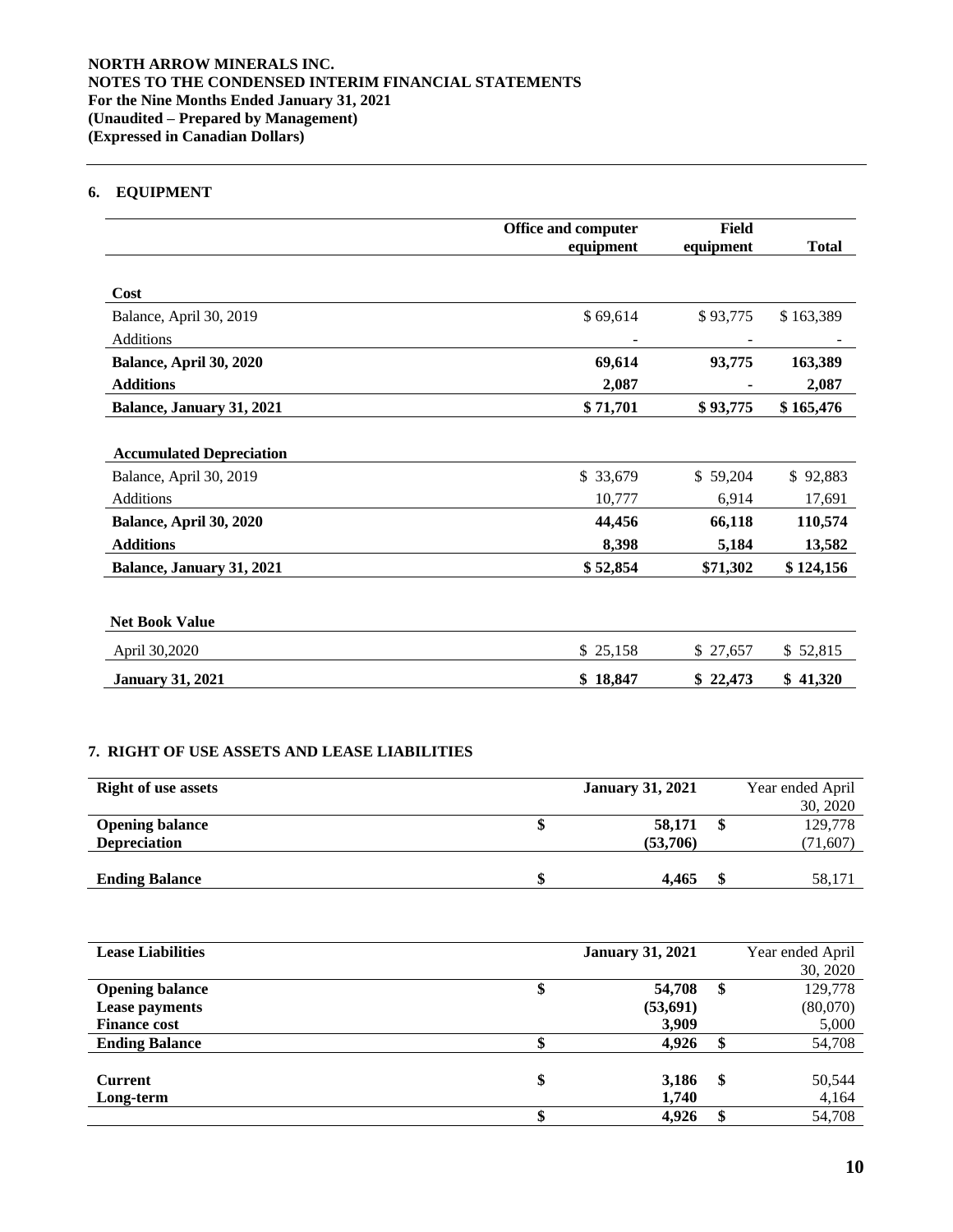# **8. EXPLORATION AND EVALUATION ASSETS**

|                                         | <b>April 30, 2020</b> | <b>Expended</b><br><b>During</b><br>the Period | <b>Write-offs</b><br><b>During</b><br>the Period | January 31,<br>2021 |
|-----------------------------------------|-----------------------|------------------------------------------------|--------------------------------------------------|---------------------|
|                                         |                       |                                                |                                                  |                     |
| <b>Diamond Properties</b>               |                       |                                                |                                                  |                     |
| Lac de Gras, Canada                     |                       |                                                |                                                  |                     |
| <b>Exploration</b> costs                | \$235,404             | \$                                             | \$                                               | \$235,404           |
| Acquisition and tenure costs            | 277,918               |                                                |                                                  | 277,918             |
| Geological, data collection and assays  | 153,559               |                                                |                                                  | 153,559             |
| Office and salaries                     | 134,040               |                                                |                                                  | 134,040             |
|                                         | 800,921               | ÷.                                             | ÷.                                               | 800,921             |
| Pikoo, Canada                           |                       |                                                |                                                  |                     |
| <b>Exploration</b> costs                | 1,261,940             | 1,385                                          |                                                  | 1,263,325           |
| Drilling                                | 2,085,859             |                                                |                                                  | 2,085,859           |
| Acquisition and tenure costs            | 218,467               |                                                |                                                  | 218,467             |
| Geological, data collection and assays  | 1,597,498             |                                                |                                                  | 1,597,498           |
| Office and salaries                     | 661,065               | 19,318                                         |                                                  | 680,383             |
| Contribution from joint-venture partner | (637, 813)            |                                                | $\blacksquare$                                   | (637, 813)          |
|                                         | 5,187,016             | 20,703                                         | $\blacksquare$                                   | 5,207,719           |
| Loki, Canada                            |                       |                                                |                                                  |                     |
| <b>Exploration</b> costs                | 501,302               | 18,259                                         |                                                  | 519,561             |
| Drilling                                | 296,657               |                                                |                                                  | 296,657             |
| Acquisition and tenure costs            | 78,299                |                                                |                                                  | 78,299              |
| Geological, data collection and assays  | 287,068               | 64,664                                         |                                                  | 351,732             |
| Office and salaries                     | 256,778               | 36,245                                         |                                                  | 293,023             |
| Recoveries                              | (636,000)             | (112, 952)                                     |                                                  | (748, 952)          |
|                                         | 784,104               | 6.216                                          |                                                  | 790,320             |
| Naujaat, Canada                         |                       |                                                |                                                  |                     |
| Exploration costs                       | 984,565               | 167,641                                        |                                                  | 1,152,206           |
| Drilling                                | 1,464,020             |                                                |                                                  | 1,464,020           |
| Acquisition and tenure costs            | 402,881               | 22,770                                         |                                                  | 425,651             |
| Geological, data collection and assays  | 5,056,137             | 191,934                                        |                                                  | 5,248,071           |
| Office and salaries                     | 1,007,866             | 75,140                                         |                                                  | 1,083,006           |
| Contributions and recoveries            |                       | (482, 123)                                     | $\blacksquare$                                   | (482, 123)          |
|                                         | 8,915,469             | (24, 638)                                      | $\mathbf{r}$                                     | 8.890.831           |
|                                         |                       |                                                |                                                  |                     |
| Mel, Canada                             |                       |                                                |                                                  |                     |
| <b>Exploration costs</b>                | 1,330,689             | 3,306                                          |                                                  | 1,333,995           |
| Drilling                                | 465,004               |                                                |                                                  | 465,004             |
| Acquisition and tenure costs            | 303,152               |                                                |                                                  | 303,152             |
| Geological, data collection and assays  | 997,079               |                                                |                                                  | 997,079             |
| Office and salaries                     | 371,766               | 24,901                                         |                                                  | 396,667             |
|                                         | 3,467,690             | 28,207                                         | $\sim$                                           | 3,495,897           |
|                                         |                       |                                                |                                                  |                     |
| <b>TOTAL</b>                            | \$19,155,200          | \$30,488                                       | \$<br>$\blacksquare$                             | \$19,185,688        |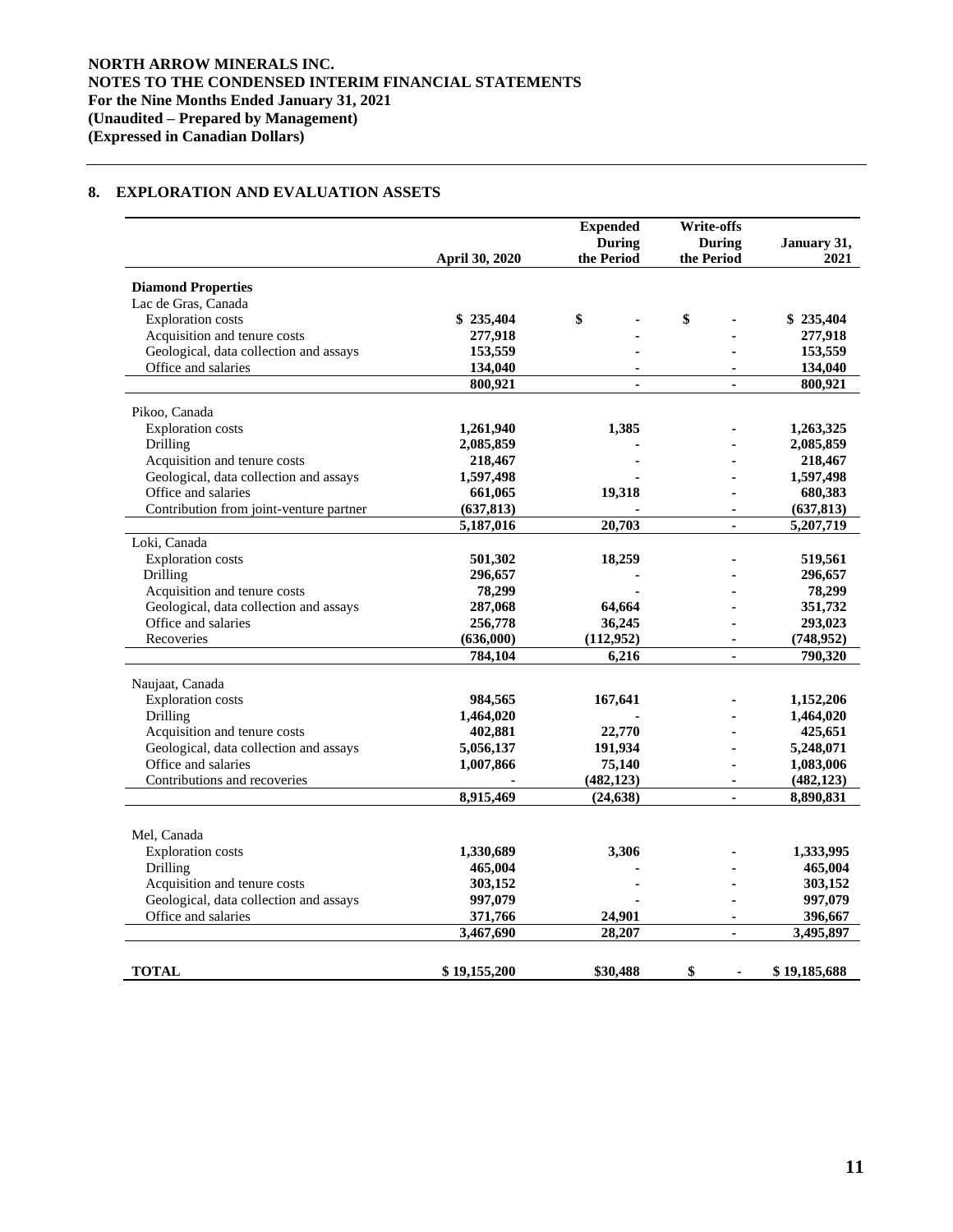# **8. EXPLORATION AND EVALUATION ASSETS**

|                                                                        |                         | Expended<br>During | Write-offs<br>During     |                         |
|------------------------------------------------------------------------|-------------------------|--------------------|--------------------------|-------------------------|
|                                                                        | April 30, 2019          | the Year           | the Year                 | April 30, 2020          |
| Diamond Properties                                                     |                         |                    |                          |                         |
| Lac de Gras, Canada                                                    |                         |                    |                          |                         |
| <b>Exploration</b> costs                                               | \$235,404               | \$                 | \$                       | \$235,404               |
| Acquisition and tenure costs                                           | 277,918                 |                    |                          | 277,918                 |
| Geological, data collection and assays                                 | 153,559                 |                    |                          | 153,559                 |
| Office and salaries                                                    | 134,040                 |                    |                          | 134,040                 |
|                                                                        | 800,921                 | $\overline{a}$     |                          | 800,921                 |
|                                                                        |                         |                    |                          |                         |
| Pikoo, Canada                                                          |                         |                    |                          |                         |
| <b>Exploration</b> costs                                               | 1,259,526               | 2,414              |                          | 1,261,940               |
| Drilling                                                               | 2,085,859               |                    |                          | 2,085,859               |
| Acquisition and tenure costs<br>Geological, data collection and assays | 217,782                 | 685<br>250         |                          | 218,467                 |
| Office and salaries                                                    | 1,597,248               |                    |                          | 1,597,498               |
| Contribution from joint-venture partner                                | 644,946                 | 16,119             | $\overline{\phantom{a}}$ | 661,065                 |
|                                                                        | (637, 813)<br>5,167,548 | 19,468             | $\equiv$                 | (637, 813)<br>5,187,016 |
| Loki, Canada                                                           |                         |                    |                          |                         |
| <b>Exploration</b> costs                                               | 443,655                 | 57,647             |                          | 501,302                 |
| Drilling                                                               | 296,657                 |                    |                          | 296,657                 |
| Acquisition and tenure costs                                           | 57,524                  | 20,775             |                          | 78,299                  |
| Geological, data collection and assays                                 | 204,754                 | 82,314             |                          | 287,068                 |
| Office and salaries                                                    | 167,555                 | 89,223             |                          | 256,778                 |
| Recoveries                                                             | (270,000)               | (366,000)          | $\overline{\phantom{a}}$ | (636,000)               |
|                                                                        | 900,145                 | (116,041)          | $\equiv$                 | 784,104                 |
|                                                                        |                         |                    |                          |                         |
| Naujaat, Canada                                                        |                         |                    |                          |                         |
| <b>Exploration</b> costs                                               | 849,587                 | 134,978            |                          | 984,565                 |
| Drilling                                                               | 1,464,020               |                    |                          | 1,464,020               |
| Acquisition and tenure costs                                           | 378,528                 | 24,353             |                          | 402,881                 |
| Geological, data collection and assays                                 | 4,916,690               | 139,447            |                          | 5,056,137               |
| Office and salaries                                                    | 867,712                 | 140,154            | $\overline{\phantom{a}}$ | 1,007,866               |
|                                                                        | 8,476,537               | 438,932            | $\overline{a}$           | 8,915,469               |
|                                                                        |                         |                    |                          |                         |
| Mel, Canada                                                            |                         |                    |                          |                         |
| <b>Exploration</b> costs                                               | 1,341,032               | (10, 343)          |                          | 1,330,689               |
| Drilling                                                               | 465,004                 |                    |                          | 465,004                 |
| Acquisition and tenure costs                                           | 288,085                 | 15,067             |                          | 303,152                 |
| Geological, data collection and assays                                 | 991,850                 | 5,229              |                          | 997,079                 |
| Office and salaries                                                    | 328,795                 | 42,971             | $\overline{a}$           | 371,766                 |
|                                                                        | 3,414,766               | 52,924             | $\overline{a}$           | 3,467,690               |
|                                                                        |                         |                    |                          |                         |
| <b>TOTAL</b>                                                           | \$<br>18,759,917        | \$395,283          | \$<br>$\blacksquare$     | \$19,155,200            |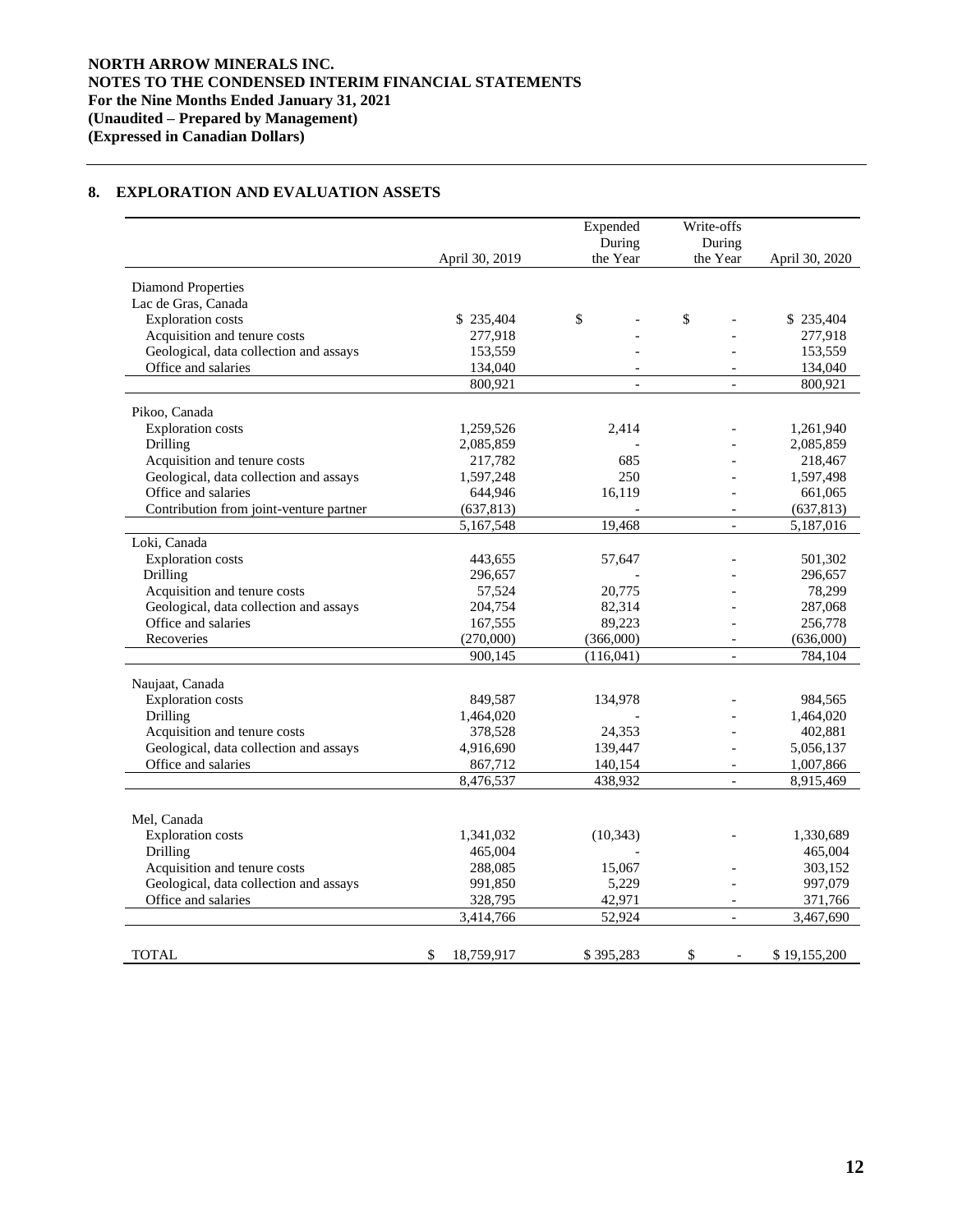## **8. EXPLORATION AND EVALUATION ASSETS - continued**

Title to exploration and evaluation assets involves certain inherent risks due to the difficulties of determining the validity of certain claims as well as the potential for problems arising from the frequently ambiguous conveyancing history characteristic of many exploration and evaluation assets. The Company has investigated title to all of its exploration and evaluation assets and, to the best of its knowledge, title to all of these assets are in good standing.

### **Diamond Properties, Canada**

#### *Lac de Gras project, Northwest Territories*

In August 2011, the Company entered into an option agreement with Dominion Diamond Mines ("Dominion"), and Springbok Holdings Inc. ("Springbok"), to jointly explore Springbok and the Company's Lac de Gras property and Dominion's land holdings contiguous to Springbok and the Company's Lac de Gras property (collectively, the "JV Property"). Subsequently in accordance with the terms of the agreement, Dominion incurred more than \$5,000,000 of exploration expenditures and earned a 55% interest in the joint venture and the Company and Springbok shared equally a 45% interest in the JV Property.

On October 24, 2012, the Company entered into an agreement to acquire Springbok's interest in the JV Property (the "Springbok Interests") for 1,000,000 shares in the Company issued at a value of \$235,000. As additional consideration, in the event that the Company subsequently incurs \$2 million in joint venture expenditures on the JV Property, the Company will issue to Springbok that number of common shares of the Company having a value of \$1 million. A director of the Company is a principal of Springbok.

In October 2015, the Company and Dominion finalized a joint venture agreement having an effective date of June 1, 2015 to govern the ongoing evaluation, on the basis of a 45%/55% (North Arrow/Dominion) joint venture, of the JV Property. Subsequent to December 2015, the Company has elected not to contribute its proportionate share of costs to subsequent exploration programs and as a result holds an approximate 22% interest in the joint venture as at January 31, 2021. During 2020, Dominion filed for creditor protection under the regulations of the Companies' Creditor Arrangement Act ("CCAA") to allow time for the reorganization of its finances with respect to its operating mine and operations in the Northwest Territories. Subsequent to January 31, 2021, Dominion sold its Ekati diamond mine and associated assets, that included its interest in the joint venture and the JV Property, to Arctic Canadian Diamond Company.

# *Naujaat project, Nunavut*

The Company maintains a 100% interest in the Naujaat diamond project. This interest is subject to a February 15, 2017 agreement under which the Company agreed to pay Stornoway Diamond Corporation ("Stornoway") \$2.5 million at the time the first royalty payments relating to the Naujaat project are payable. In addition, Stornoway retains a 0.5% gross overriding royalty ("GOR") and net smelter royalty ("NSR") on diamond, precious metal and base metal production from the Naujaat project.

The Naujaat project is also subject to an additional 3% NSR on metals and a 3% gross production royalty ("GPR") on industrial minerals, including diamonds. Effective November 21, 2016, the Company reached an agreement with the underlying royalty holder where each of the NSR and GPR may be reduced to from 3% to 1% subject to future contingent cash payments totaling \$5.15 million and future staged exploration expenditures totalling \$20 million.

Effective June 1, 2020 the Company entered into an option agreement with Burgundy Diamond Mines Limited ("Burgundy") (previously EHR Resources Ltd.) to fund further evaluation of the project. Under the terms of the option agreement, Burgundy can earn a 40% interest in the project by investing \$5,600,000 to collect a 1,500 to 2,000 tonne preliminary bulk sample during the 2021 summer field season. As part of the agreement, Burgundy has, as at January 31, 2021, advanced \$441,000 to be used by North Arrow, as operator, to prepare for the bulk sample program. A condition of the option is that Burgundy must complete a financing sufficient to fund the full \$5,600,000 required under the terms of the option agreement (completed). The Company and Burgundy have also entered into a non-binding letter of intent to negotiate a second option agreement under which Burgundy may elect, after completing the 2021 preliminary bulk sample, to earn an additional 20% interest in the Q1-4 diamond deposit by funding the collection of a 10,000 tonne bulk sample.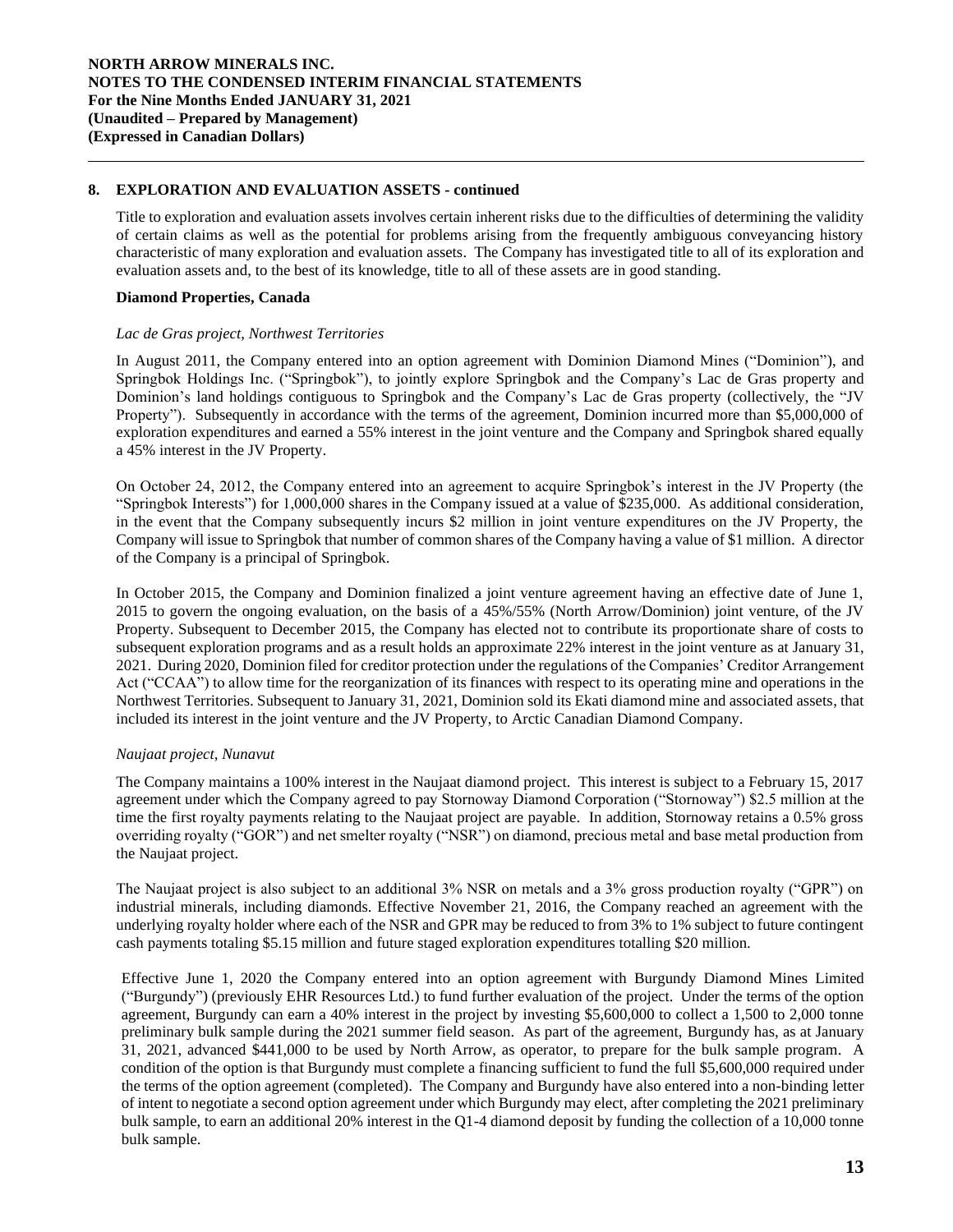## **8. EXPLORATION AND EVALUATION ASSETS – continued**

#### **Diamond Properties, Canada – continued**

#### *Pikoo project, Saskatchewan*

The Company maintains a 100% interest in the Pikoo diamond project. This interest is subject to a February 15, 2017 agreement under which the Company agreed to pay Stornoway \$1.25 million at the time the first royalty payments relating to the Pikoo project are payable. In addition, Stornoway retains a 1.0% gross overriding royalty ("GOR") and net smelter royalty ("NSR") on diamond, precious metal and base metal production from the Pikoo project.

### *Loki project, Northwest Territories*

The Company maintains a 100% interest in the Loki diamond project subject to royalties ranging from 1.25% to 1.5% on diamonds and base and precious metals granted to Umgeni Holdings International Limited ("Umgeni") under the terms of a January 25, 2016 royalty purchase agreement. Effective July 31, 2019, the royalty purchase agreement was amended to grant Umgeni increased royalties ranging to 2% for \$266,000 (received). Umgeni is a private company of which a director of the Company is a beneficiary of the sole shareholder.

During the period ended January 31, 2021 the Company accepted a \$130,000 (\$110,500 received) grant under the NWT Mineral Incentive Program. The grant amount must be spent on exploration activities prior to March 31, 2021.

### *Mel project, Nunavut*

The Company maintains a 100% interest in the Mel diamond project in Nunavut. This interest is subject to a 1% GOR payable to Anglo Celtic Exploration Ltd (the "ACEL GOR"), a private company controlled by a director. The Company retains the right to buy back one half of the ACEL GOR for \$1,000,000 at any time.

Effective January 13, 2021, the Company entered into an agreement with StrategX Elements Corp ("StrategX") to sell to StrategX the non-diamond mineral rights in the Mel Property for consideration of a 1% GOR on the non-diamond production and 100% of the rights to any diamond discoveries in a 435,000 ha area of interest surrounding the property ("StrategX AOI"). StrategX retains a 2% GOR on any diamond production in the StrategX AOI, reduced to 1% wherever the ACEL GOR applies. North Arrow retains the right to purchase 50% of StrategX's GOR for \$2,000,000. StrategX retains the right to purchase 50% of the North Arrow GOR for \$1,000,000.

#### *Luxx project, Nunavut*

The Company maintains a 100% interest in the Luxx diamond project in Nunavut. The interest is subject to a 1% GOR payable to Anglo Celtic Exploration Ltd. The Company retains the right to buy back one half of the gross overriding royalty for \$1,000,000 at any time.

# **9. ACCOUNTS PAYABLE AND ACCRUED LIABILITIES**

|                     | <b>January 31, 2021</b> | April 30, 2020 |
|---------------------|-------------------------|----------------|
| Trade payables      | 82,685                  | 98,437         |
| Accrued liabilities | 314,594                 | 288,119        |
|                     | 397,279                 | 386,556        |

Included in accrued liabilities is a provision of \$241,000 for estimated costs related to the demobilization of equipment in Nunavut.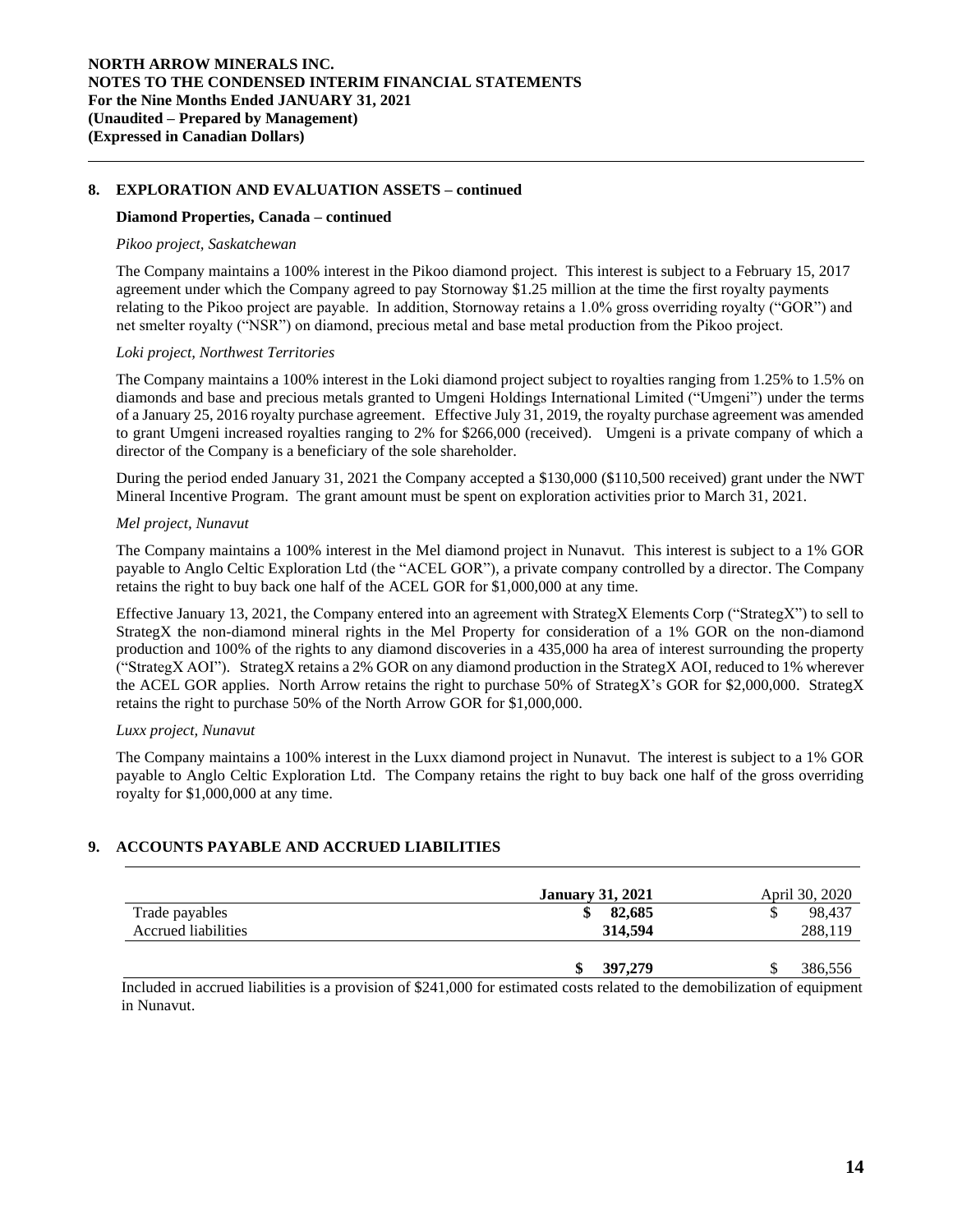## **NORTH ARROW MINERALS INC. NOTES TO THE CONDENSED INTERIM FINANCIAL STATEMENTS For the Nine Months Ended JANUARY 31, 2021 (Unaudited – Prepared by Management) (Expressed in Canadian Dollars)**

#### **10. BANK LINE OF CREDIT**

|                     | <b>January 31, 2021</b> |        | .2020<br>April 30 |  |
|---------------------|-------------------------|--------|-------------------|--|
| Bank line of credit |                         | 40.000 | ൜                 |  |

During the year ended April 30, 2020 the Company received a 0% interest operating line of credit to under the terms of the Canadian Emergency Business Account Program. If repaid in full by December 31, 2022, 25% of the balance may be forgiven. If not repaid by December 31, 2022, the Company will have the option for a 3 year term extension on the unpaid balance of the loan bearing interest at the rate of 5% per annum. The loan must be repaid in full by December 31, 2025.

# **11. CAPITAL STOCK AND RESERVES**

#### **Authorized share capital**

The authorized share capital of the Company is an unlimited number of common shares without par value.

#### **Share issuances**

- a) On May 18, 2017, the Company completed a non-brokered private placement of 20,000,000 units at a price of \$0.25 per unit for gross proceeds of \$5,000,000. Each unit consisted of one common share and one common share purchase warrant. At May 18, 2017, the Company's market price was \$0.215 per share: accordingly, \$700,000 of the proceeds were assigned to the value of the warrants under the residual method. Each warrant entitles the holder to purchase one additional common share at a price of \$0.40 per share for a period of three years. On July 31, 2019, the Company extended the expiry date of the warrants by two years and reduced the exercise price of the warrants to \$0.225.
- b) On June 19, 2018, the Company issued 10,135,000 flow-through shares at a price of \$0.20 per share and 6,481,717 non-flow-through units at a price of \$0.17 per unit for gross proceeds of \$3,128,892. Each non-flow-through unit consisted of a non-flow through share and a transferrable warrant that entitles the holder to purchase one share at a price of \$0.30 for a period of 24 months. If, commencing on October 20, 2018, the closing price of the Company's sharesis at or above \$0.40 for 10 or more consecutive trading days, the expiry date of the warrants may be accelerated to the date that is 30 days after the acceleration trigger date. The flow-through shares were issued at a premium which was determined to be \$304,050 and this was initially recorded as a deferred premium liability. During the year ended April 30, 2019, the Company incurred eligible exploration expenditures and credited other income the deferred premium of \$304,050. Finders' fees and costs of \$90,169 were payable in connection with these private placements. On July 31, 2019, the Company extended the expiry date of the warrants by two years and reduced the exercise price of 5,070,887 of the warrants to \$0.225.
- c) On July 31, 2019, the Company issued 17,904,286 units at a price of \$0.07 per unit for gross proceeds of \$1,253,300. Each unit consisted of one common share and a transferrable warrant that entitles the holder to purchase one additional common share at a price of \$0.10 for a period of 60 months. Finders' fees and costs of \$24,464 were payable in connection with the private placement. At July 31, 2019 the Company's market price was \$0.06 per share: accordingly, \$179,043 of the proceeds were assigned to the value of the warrants under the residual method.

#### **Stock options and warrants**

At the Company's Annual General Meeting held on December 17, 2020, the shareholders ratified the stock option plan (the "Plan"). The Plan gives the directors the authority to grant options to directors, officers, employees and consultants. The maximum number of shares to be issued under the Plan is 10% of the issued and outstanding common shares at the time of the grant. The exercise price of each option granted shall not be less than the market price at the date of grant less a discount up to 25% in accordance with the policies of the TSX Venture Exchange ("TSXV"). Options granted typically have a term up to 5 years with vesting provisions determined by the directors in accordance with TSXV policies for Tier 2 Issuers, with a typical vesting period of 25% upon grant and 25% every six months thereafter.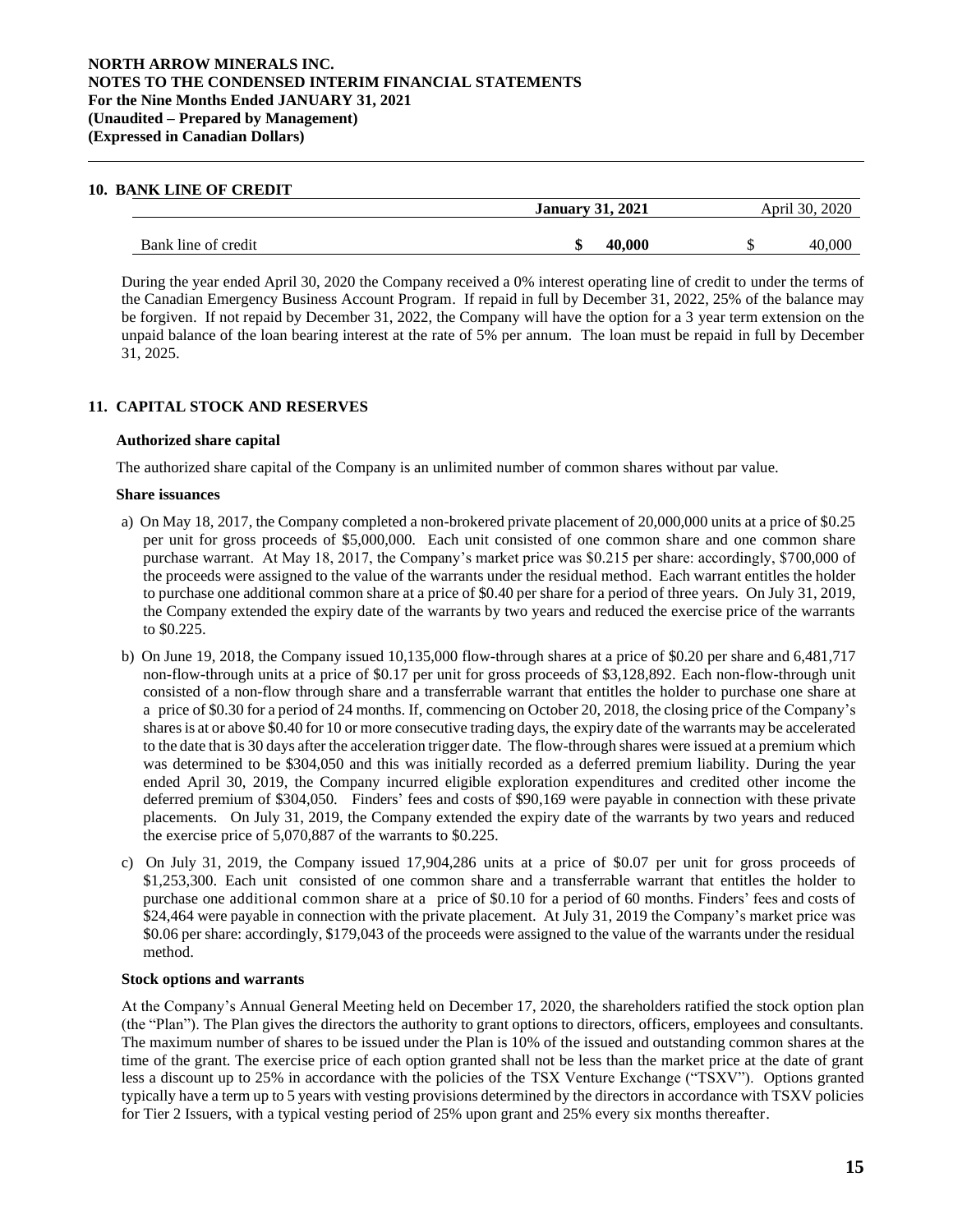### **11. CAPITAL STOCK AND RESERVES - continued Stock options and warrants - continued**

As at January 31, 2021, the following stock options were outstanding:

| Number of     | Exercise | Number of            |                    |
|---------------|----------|----------------------|--------------------|
| <b>Shares</b> | Price    | <b>Shares Vested</b> | <b>Expiry Date</b> |
| 2,210,000     | 0.27     | 2,210,000            | June 23, 2022      |
| 50,000        | 0.25     | 50,000               | November 21, 2022  |
| 2,070,000     | 0.27     | 2,070,000            | May 10, 2023       |
| 2,670,000     | 0.20     | 2,670,000            | July 12, 2023      |
| 2,970,000     | 0.10     | 2,227,500            | November 8, 2024   |
| 400,000       | 0.10     | 100,000              | December 17, 2025  |
| 10.370,000    |          | 9.327.500            |                    |

A summary of the Company's stock option activity is as follows:

|                           | <b>Number</b><br>of Options | Weighted<br>Average<br><b>Exercise Price</b> |
|---------------------------|-----------------------------|----------------------------------------------|
| Balance, April 30,2019    | 7,952,500                   | 0.28                                         |
| Options expired           | (952,500)                   | 0.53                                         |
| Options granted           | 2,970,000                   | 0.10                                         |
| Balance, April 30, 2020   | 9,970,000                   | 0.20                                         |
| <b>Options issued</b>     | 400,000                     | 0.10                                         |
| Balance, January 31, 2021 | 10,370,000                  | \$0.20                                       |

## **Share-based compensation**

During the nine months ended January 31, 2021, the Company granted 400,000 stock options (2020 – 2,970,000) having a total fair value of \$15,213 (2020 - \$111,177) and a weighted average grant-date value of \$0.04 (2020 - \$0.04) per option. During the nine months ended January 31, 2021, the Company recognized share-based compensation of \$35,417 (2020 – \$123,603) relating to options vested during the period. The fair value of options granted was estimated on the date of grant using the Black-Scholes option pricing model, with the following assumptions:

|                                 | <b>January 31, 2021</b> | April 30, 2020  |
|---------------------------------|-------------------------|-----------------|
| Risk-free interest rate         | 1%                      | 1.75%           |
| Expected dividend yield         | Nil                     | N <sub>il</sub> |
| Expected stock price volatility | 121.95%                 | 117.57%         |
| Expected life                   | 5 years                 | 5 years         |
| Expected forfeiture rate        | Nil                     | Nil             |

A summary of the Company's warrant activity is as follows:

|                                                     | <b>Number</b><br>of<br><b>Warrants</b> | Weighted<br>Average<br><b>Exercise</b><br>Price |
|-----------------------------------------------------|----------------------------------------|-------------------------------------------------|
| Balance, April 30, 2019<br>Issued- July $31, 2019$  | 26,481,717<br>17,904,286               | \$ 0.24<br>0.10                                 |
| <b>Balance, April 30, 2020 and January 31, 2021</b> | 44,386,003                             | 0.18                                            |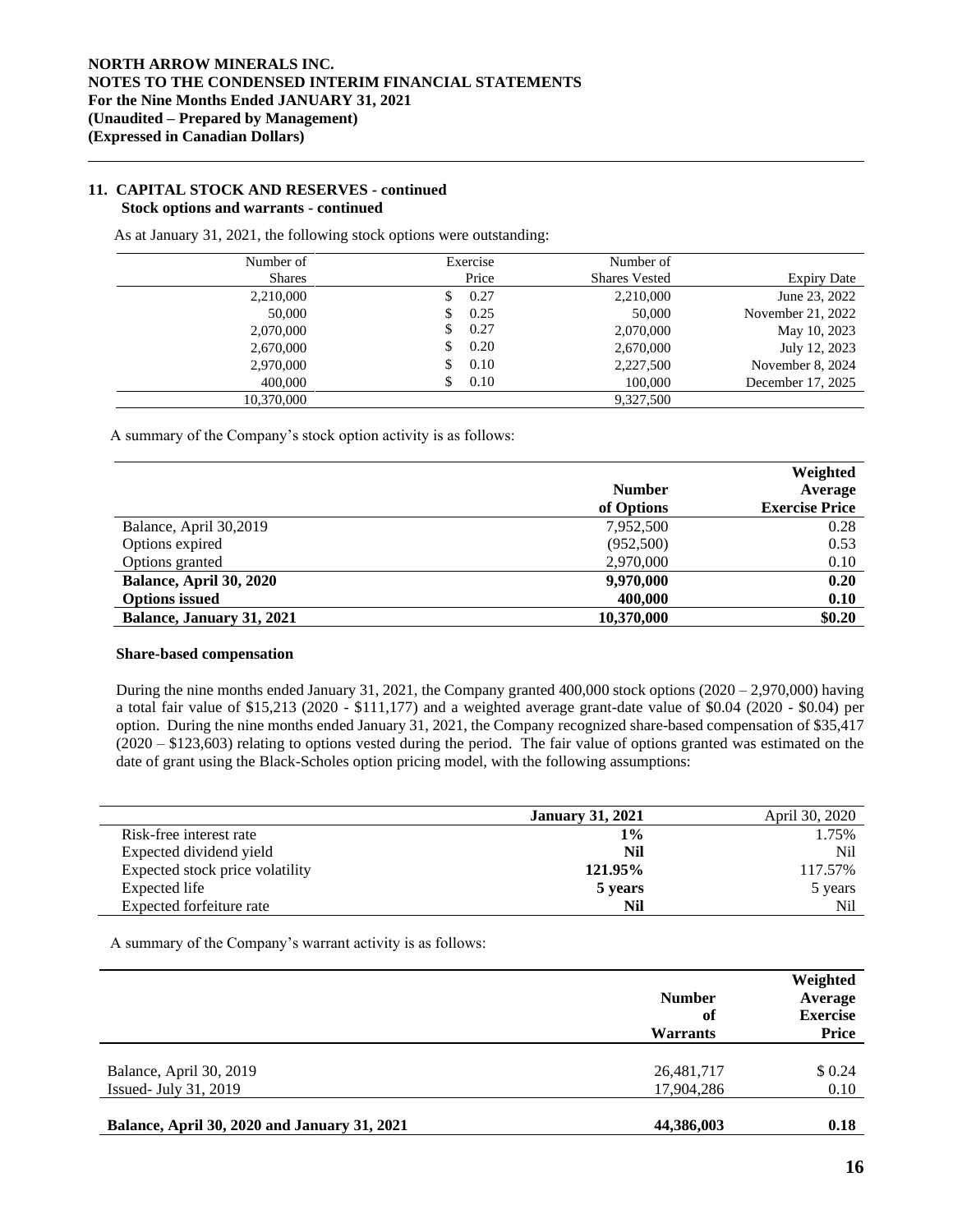## **11. CAPITAL STOCK AND RESERVES - continued**

#### **Stock options and warrants - continued**

At January 31, 2021 the following warrants were outstanding:

| <b>Number of Warrants</b> | <b>Exercise Price</b> | <b>Expiry Date</b> |
|---------------------------|-----------------------|--------------------|
| 20,000,000                | \$0.225               | May 17,2022        |
| 5,070,887                 | \$0.225               | June 19, 2022      |
| 1,410,830                 | \$ 0.30               | June 19, 2022      |
| 17,904,286                | \$ 0.10               | July 31, 2024      |
| 44,386,003                |                       |                    |

# **12. RELATED PARTY TRANSACTIONS**

Details of the transactions between the Company and related parties not disclosed elsewhere in the financial statements are disclosed below.

The Company incurred the following transactions in the normal course of operations in connection with individuals or companies which have an officer and/or director in common.

- a) Paid or accrued consulting fees of \$6,750 (2020 \$13,500) to the Corporate Secretary of the Company. This amount is included in salaries disclosed below.
- b) Paid \$347 (2020 \$3,075) for office costs to a company controlled by a director.
- c) Charged related parties \$4,970 (2020 \$5,850) for rent, office and administrative costs.
- d) Included in accounts payable is \$62,819 (2020 \$nil) due to directors and/or officers.

The remuneration of directors and key management personnel during the nine months ended January 31, 2021 was as follows:

|                                            | <b>January 31, 2021</b> |         | January 31, 2020 |         |
|--------------------------------------------|-------------------------|---------|------------------|---------|
| Salaries <sup>1</sup>                      | \$                      | 179,986 |                  | 170,431 |
| Salaries in exploration costs <sup>1</sup> |                         | 36,361  |                  | 59,893  |
| Share-based compensation <sup>2</sup>      |                         | 23,417  |                  | 78,984  |
|                                            |                         |         |                  |         |
| Total                                      |                         | 239,764 |                  | 309,308 |

1 – When key management is working specifically on mineral properties their time is capitalized against the mineral property.

2 – Share-based compensation is the fair value of options that have been granted to directors and key management personnel.

During the year ended April 30, 2016, the Company entered into an employment agreement with a senior employee and officer for his services requiring a minimum annual payment of \$225,000. In addition, the employment agreement contains clauses which could provide for a payment or payments in excess of \$450,000 on termination of employment or conclusion of a change in control or similar transaction.